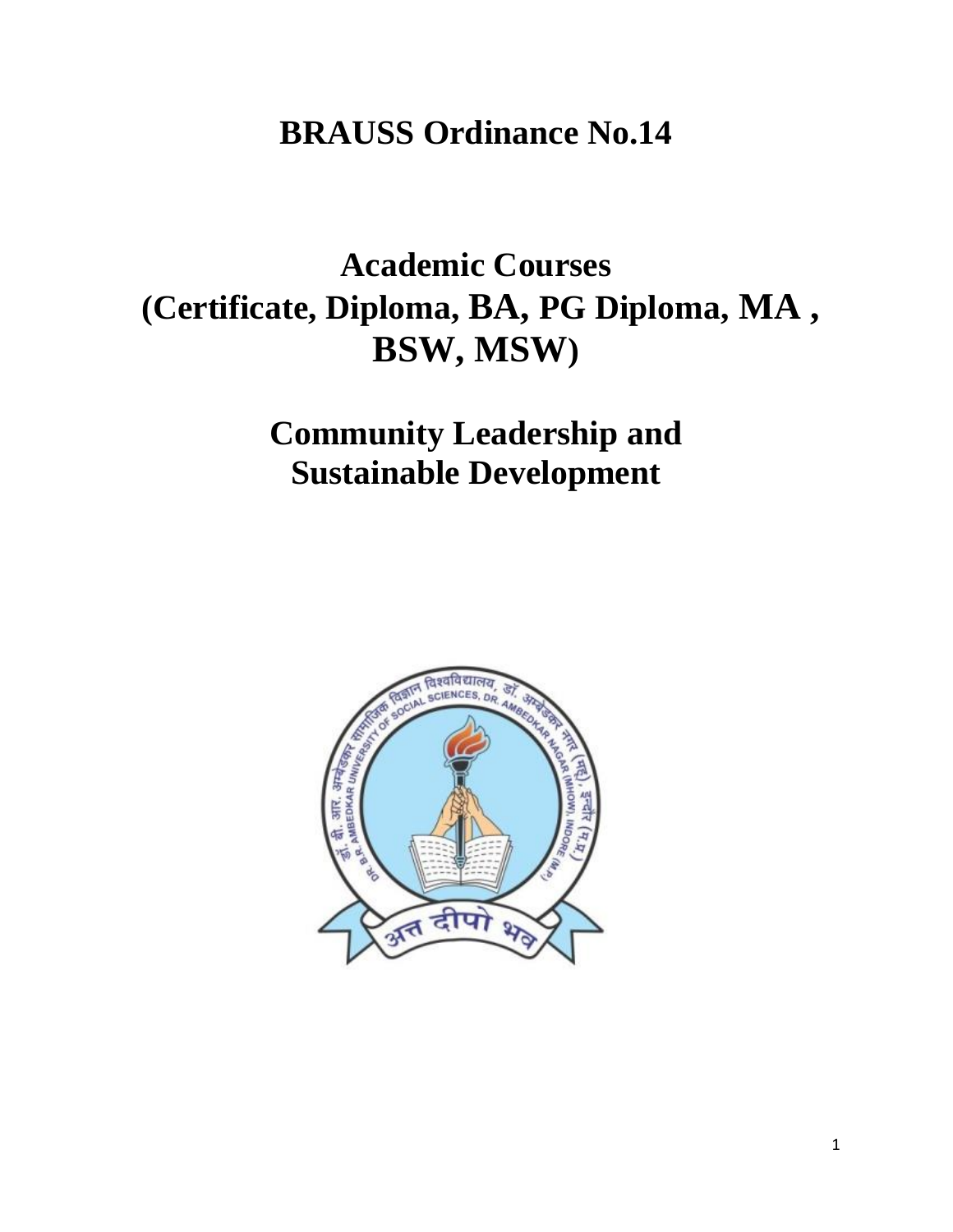## **Academic Courses (Certificate, Diploma, BA, PG Diploma, MA , BSW, MSW) in Community Leadership and Sustainable Development**

#### **1.0** *Background:*

*Atta Deepo Bhava*" means light unto yourself. This is the motto of Dr. B. R. Ambedkar University of Social Sciences, Dr. Ambedkar Nagar (M.P.). "Transforming our world: the 2030 Agenda for Sustainable Development" was the resolution adopted by the United Nations General Assembly on 25 September 2015 with a plan of action for people, planet and prosperity.

There are 17 Sustainable Development Goals (SDG) The Government of India including the Government of Madhya Pradesh are also committed to achieving these goals by 2030. The State Planning Commission has already started working on the strategies with all Departments of the Government to work out strategies for ensuring achievement of SDGs in a time bound manner

Community Leadership is being envisioned as social action plan to translate the above motto towards sustainable development. The M.P.Vision-2018 document on "Inclusive growth" talks about "Developing social and political leadership through training and exposure to empower disadvantaged groups to wield effective power".

The aim of the Academic Degree Courses in Community Leadership is "Creation of trained and certified community volunteer leaders in every village/neighborhood to act as a bridge between the society and the government for taking the government programmes to the people and enlist the people`s support and participation in development agenda and develop the village in to smart villages on a long term basis".

**The University has, therefore conceptualized innovative Bachelor and Master degree programmes (Bachelor of Arts, Bachelor of Social Work and Master of Arts, Master of Social Work in Community Leadership and Sustainable Development.**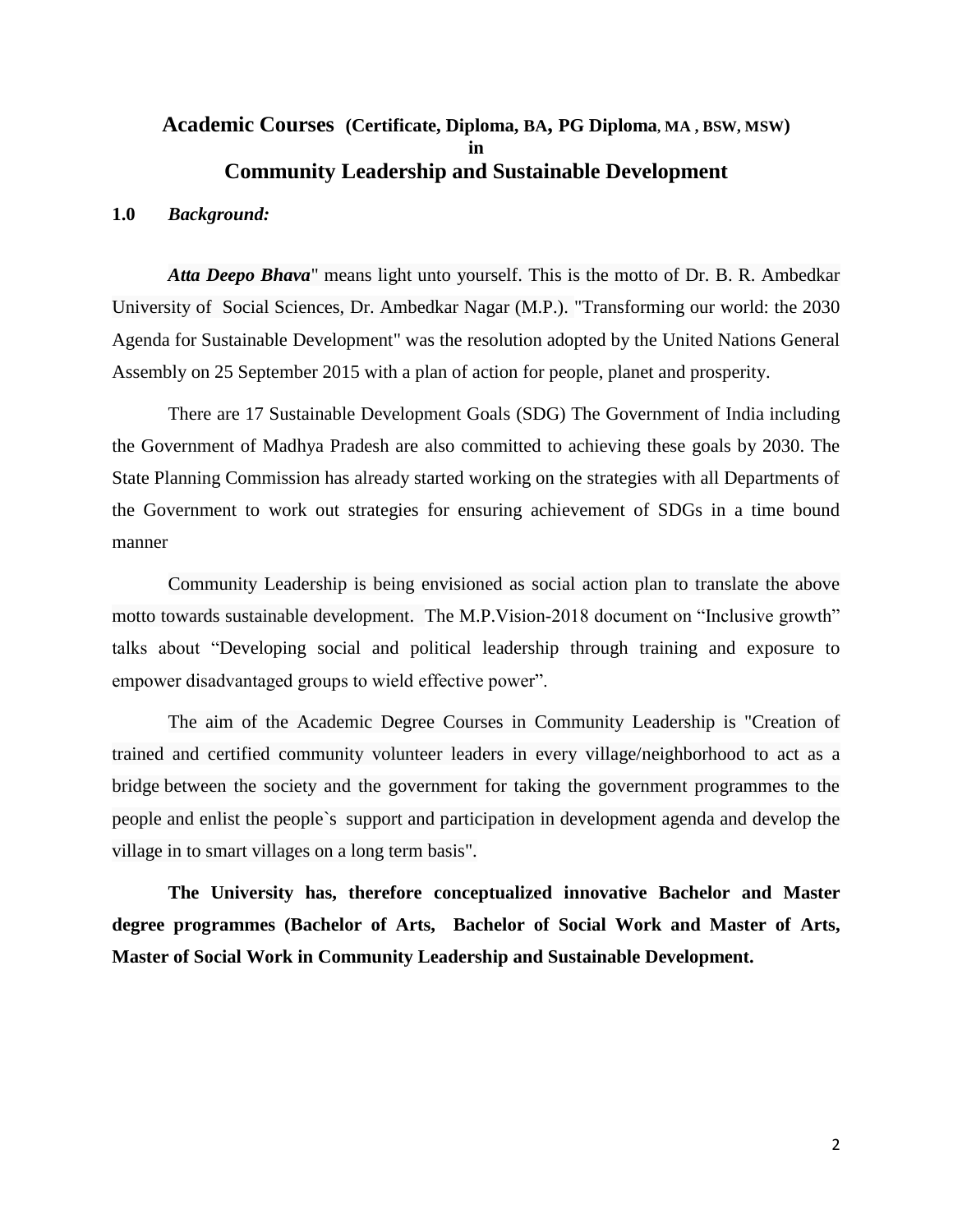#### **2.0** *Objectives:*

Main objectives of **Bachelor and Master degree programmes in C**ommunity Leadership & Sustainable Development, focus on -

- **Certified** and trained community leaders to act as link between the Community and welfare programmes;
- **Career** opportunities at their doorstep for the Rural Youth, particularly women who were denied opportunities of higher education;
- **Cater** trained man-power to Social Sector Departments and In-service training programme leading to academic qualifications
- **Community** Based Organizations at grass root level
- **Continuum** of the community leadership course at post graduation level (MA/MSW) to be designed and conducted by BRAUSS in regular mode with a synergy of the existing distance mode of graduation course BSW of MGCGV;
- **Covering** entire Madhya Pradesh as per the jurisdiction of BRAUSS ACT, 2015 through its Samajik Vigyan Kendras;
- **Convergence** of SDGs 17 goals for 2030 in the course curriculum with 50 % field work assignments adopting villages; and
- **Confluence** of Dr. Ambedkar's vision, BRAUSS Mandate & Objectives, Contemporary Thinkers, Issues of SCs, STs & OBCs and MP Vision 2018 with social action oriented reading modules and field assignments.

### **3.0** *Nomenclature & Duration of Courses***-**

3.1 These courses will be called the CERTIFICATE, DIPLOMA, BACHELOR OF ARTS (BA), BACHELOR OF SOCIAL WORK (BSW), POST GRADUATE DIPLOMA (PGD), MASTER OF ARTS (MA), MASTER OF SOCIAL WORK (MSW), MASTER OF PHILOSOPHY (M.Phil) and DOCTOR OF PHILOSOPHY (Ph.D.) in Community Leadership & Sustainable Development.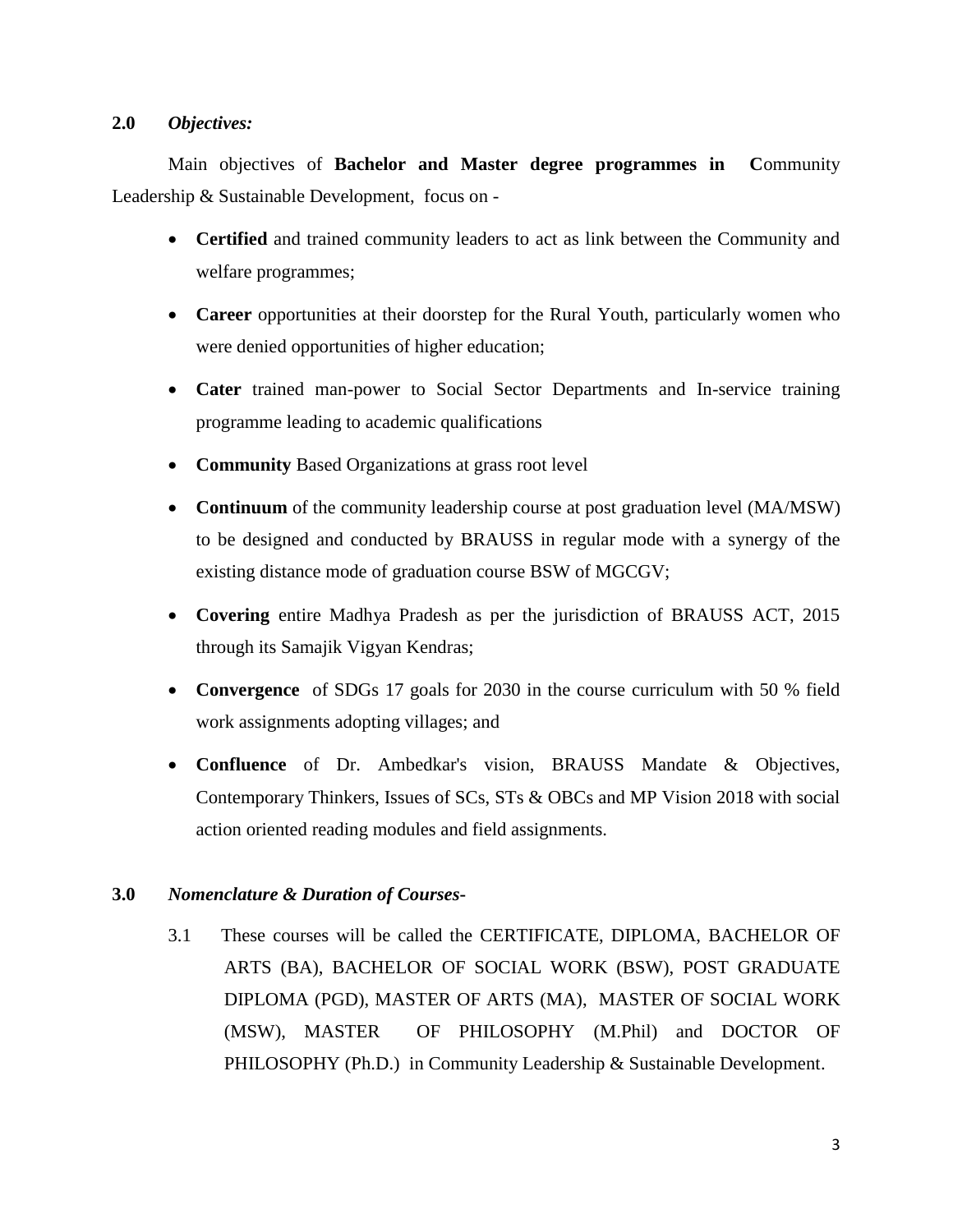- 3.2 All academic courses in Community Leadership and Sustainable Development will be regular courses of action oriented learning.
- 3.3 Certificate and Diploma will be full time courses of respectively six months and one year duration after 12th standard.
- 3.4 **Bachelor degree programmes** shall be full-time three years duration after 12th Standard.
- 3.5 Post Graduate Diploma will be of one year duration full time course after Graduation.
- 3.6 **Master degree programmes** shall be full-time Two years (4 Semesters) duration after Graduation.
- 3.7 Duration of M.Phil. and Ph.D. courses will be as per the relevant Ordinance.

#### **4.0** *Admission Procedure-*

- 4.1 A candidate who has completed the 12th standard examination of a recognized Board will be eligible for Certificate, Diploma and **Bachelor degree programmes** .
- 4.2 Admission will be given in **Bachelor degree programmes** and after successful completion of One year Certificate and after successful completion of Two years Diploma and successful completion of three years Graduate Degree will be awarded.
- 4.3 A graduate from any stream of subjects with at least 55 % marks from the recognized University will be eligible for Post Graduate Diploma, **Master degree programmes** through an admission test conducted by the University.
- 4.3 Admission will be given in **Master degree programmes** and after successful completion of One year Post Graduate Diploma and after successful completion of Two years Post Graduate Degree will be awarded.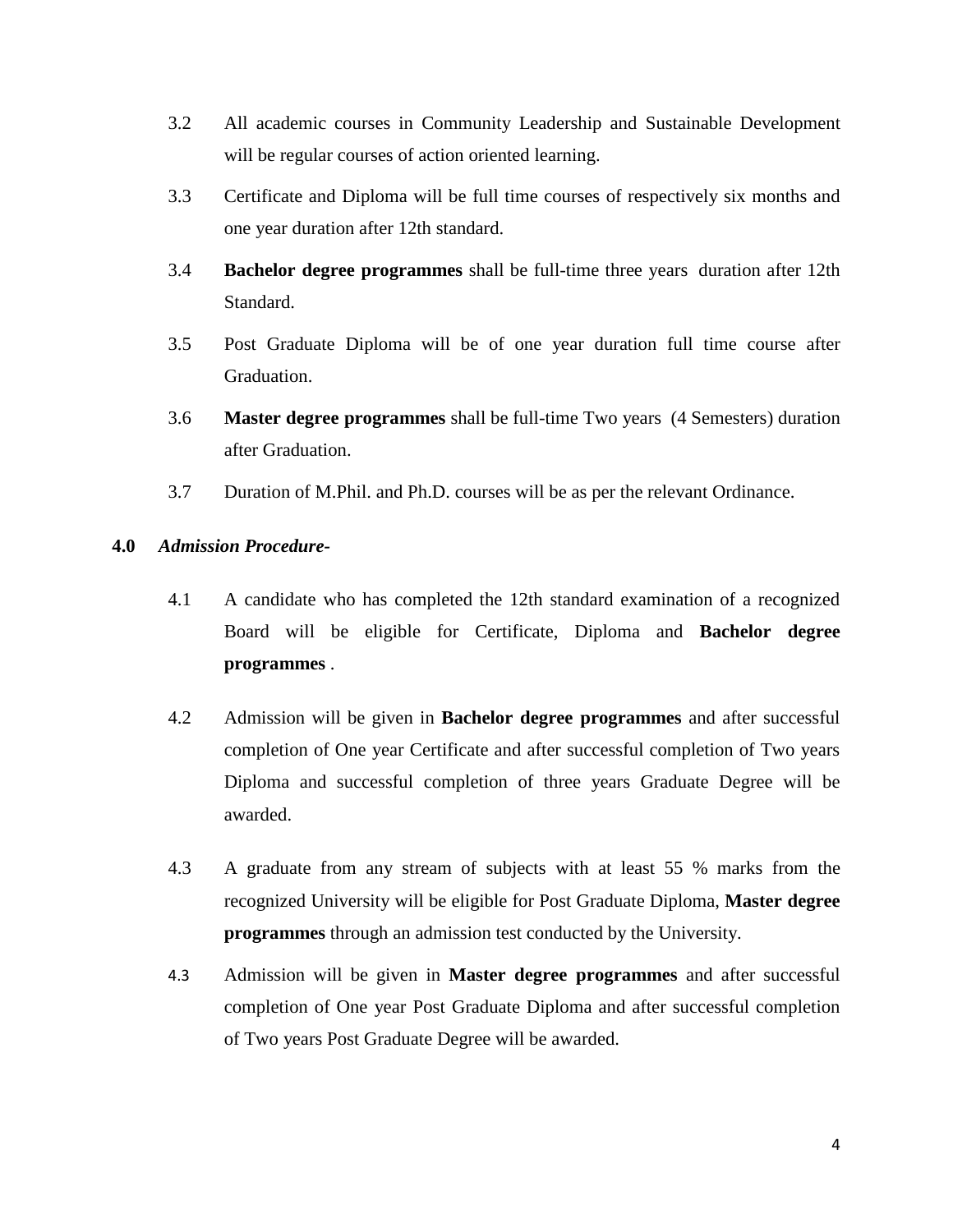- 4.4 In MASTER OF SOCIAL WORK (MSW), candidates who have completed the BSW (Community Leadership) programme of the MGCGV, Chitrakoot under the CMCLDP may be given direct admission on merit basis.
- 4.4 The other necessary details of the admission test and the rules of admission shall be such as may be decided and notified by the University from time to time.
- 4.5 Admission to M.Phil. and Ph.D. courses will be as per the relevant Ordinance.

#### **5.0** *Reservation***-**

Reservation and Relaxations may be made in the case of SC, ST, OBC & Women candidates as per the admission rules of the MP State Government.

#### **6.0** *Seats***:**

- 6.1 There will be 40 seats each in **programmes** in Community Leadership & Sustainable Development programmes.
- 6.2 There will be another batch of 40 seats including 20 of Government Functionaries and those engaged with social sector departments implementing government schemes & programmes and remaining 20 seats will be open for all.
- **7.0** *Fee-* Fee will be charged as per University norms.

#### **8.0** *Semester System & Total Credits:*

- 8.1 The Certificate, Diploma and **Bachelor degree programmes** will be annual pattern basis.
- 8.2 The Post Graduation Diploma will of two Semesters (one year) and **Master degree programmes** will be of four Semesters (2 Years).
- 8.3 One credit account for one hour teaching/week in one Semester. The Post Graduation Diploma will be of 48 Credits and **Master degree programmes** will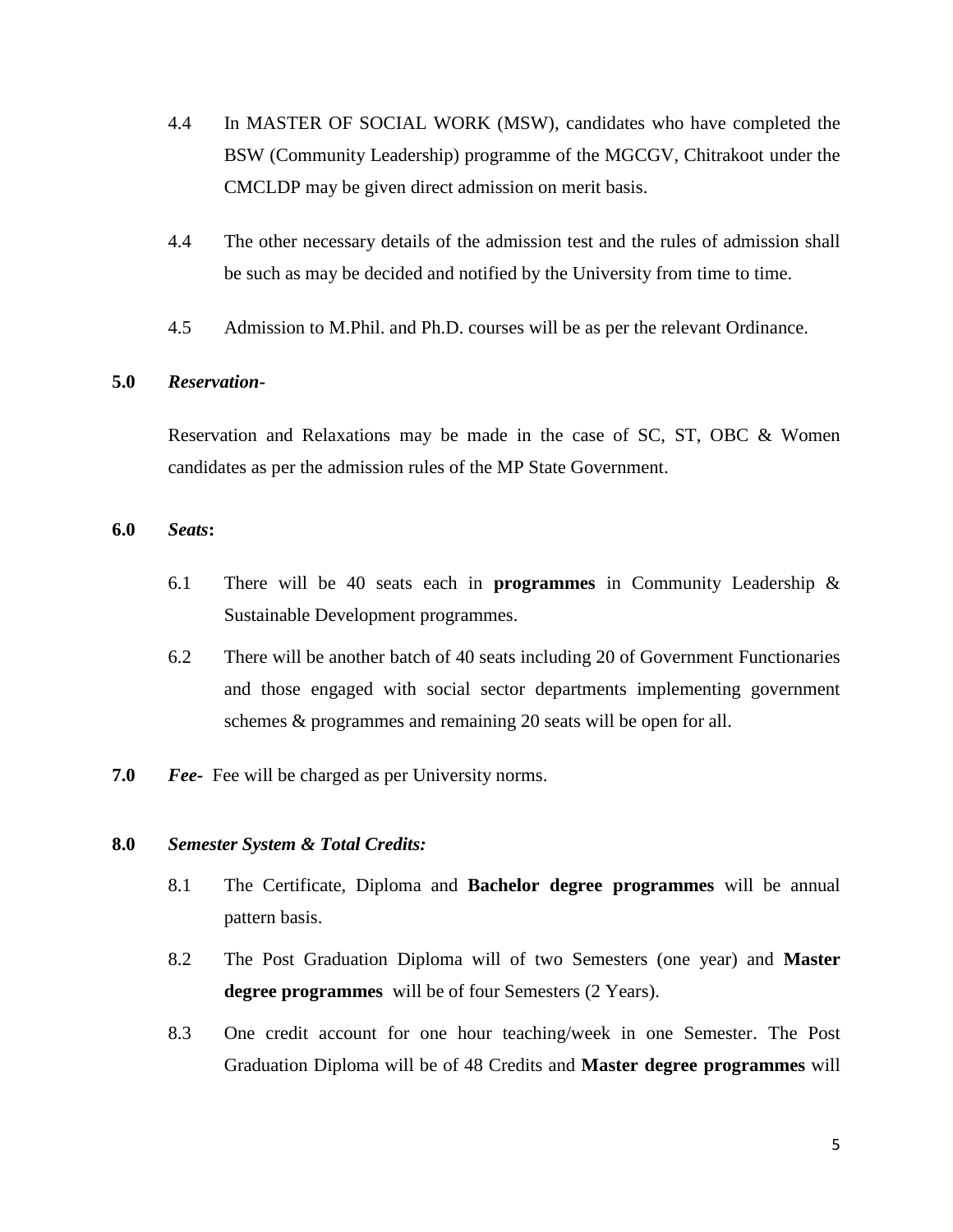be 96 Credits in two years of four semesters with equal weightage of theory papers and field based assignments.

#### **9.0** *Classes & Field Assignments***:**

There will be 4 hours classes on three days in a week from 2 to 6 P.M. and 8 hours three days field work for field work based project assignments.

#### **10.0** *Attendance***-**

The minimum requirement to appear in end semester examination shall be 75% attendance of all theory, practicum and other curricular activities. However, 5% exemption of attendance may be granted to a student by the Head of the institution concerned under special circumstance to be noted while granting such concession.

#### **11.0** *Examination-*

- 11.1 The Certificate, Diploma and **Bachelor degree programmes** examination shall be conducted on annual basis.
- 11.2 PG Diploma, **Master degree programmes** Examinations shall comprise four papers and one project field assignment in each Semester.
- 11.3. The examination pattern shall be as per the Ordinance 5 of the University.

#### **12.0** *Modules & Field Work Projects***:**

**12.1 Semester-wise Modules, their Core & Allied Subjects in Certficate, Diploma, Bachelor degree programmes** in Community Leadership & Sustainable Development will recommended by the Board of Studies and as prescribed and approved by the Academic Council.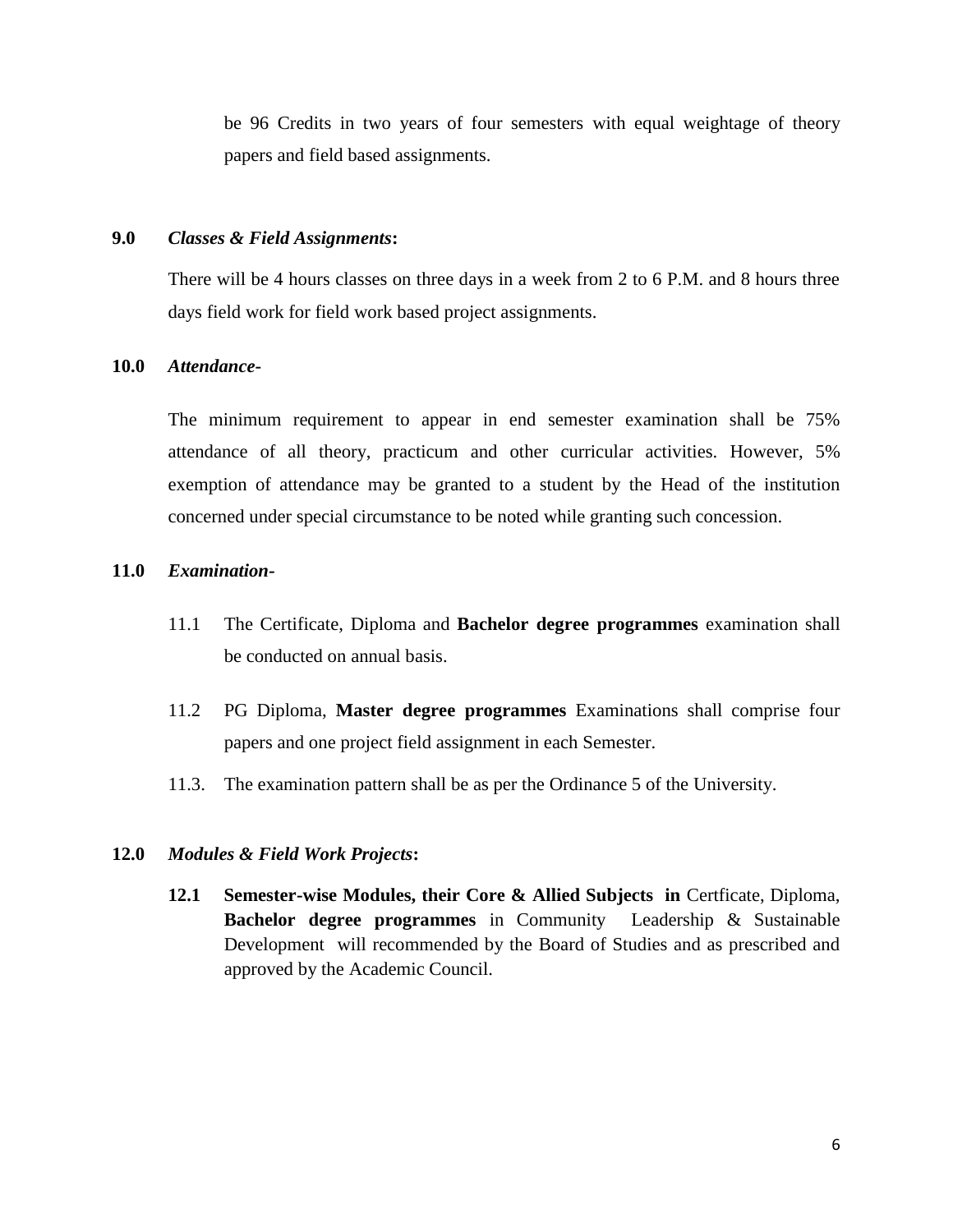## **12.2 Semester-wise Modules, their Core & Allied Subjects in** PG Diploma, **Master degree programmes** -Community Leadership & Sustainable Development**:**

There will be total 20 Modules (40 Credits) in Master of Social Work (Community Leadership & Sustainable Development), 5 modules of 2 credits each in every semester. There will be 4 field work based project assignments (total 40 credits) of each of 10 credits in every semester on elective/ choice basis.

| <b>Semesters</b>        | <b>Module Title</b>                                                | <b>Core Subject</b>          | <b>Allied</b>            |
|-------------------------|--------------------------------------------------------------------|------------------------------|--------------------------|
| <b>First Semester:</b>  |                                                                    |                              |                          |
| Module 1:               | Dr. Ambedkar's Vision and<br><b>Constitution of India</b>          | Dr. Ambedkar Thought         | <b>Political Science</b> |
| Module 2:               | Community Leadership Skills & Styles:<br>Theories & Practices      | Social Work                  | Journalism               |
| Module 3:               | <b>Sustainable Development</b>                                     | <b>Environmental Studies</b> | Sociology                |
| Module 4:               | <b>Community Based Research</b><br>Methodology                     | Sociology                    | Psychology               |
| <b>Second Semester:</b> |                                                                    |                              |                          |
| Module 5:               | Social Psychology & Human Behaviour                                | Sociology                    | Psychology               |
| Module 6:               | Panchayat Raj & Local Governance                                   | <b>Political Science</b>     | <b>Political Science</b> |
| Module 7:               | <b>Rural Technology Transformation</b>                             | Social Work                  | Sociology                |
| Module 8:               | Environmental Education, Energy &<br><b>Resources Conservation</b> | <b>Environmental Studies</b> | Education                |
| <b>Third Semester:</b>  |                                                                    |                              |                          |
| Module 9:               | Women & Child: Education,<br><b>Empowerment &amp; Protection</b>   | <b>Social Work</b>           | Home Science             |
| Module 10:              | Problems of Weaker Sections &<br><b>Development Issues</b>         | Sociology                    | Social Work              |
| Module 11:              | Agricultural Extension, Food<br>Processing & Value Addition        | <b>Environmental Studies</b> | Geography                |
| Module 12:              | Micro Credit Finance &<br>Entrepreneurship                         | Economics                    | Sociology                |
| <b>Fourth Semester:</b> |                                                                    |                              |                          |
| Module 13:              | Budget Planning & Allocation                                       | Economics                    | Social Work              |
| Module 14:              | Policy Planning & Programme<br>Implementation                      | Sociology                    | Economics                |
| Module 15:              | Livelihood & Infrastructure<br>Development                         | Social Work                  | Sociology                |
| Module 16:              | Environmental Laws, Social Justice &<br>Legal Aid                  | <b>Environmental Studies</b> | Law                      |